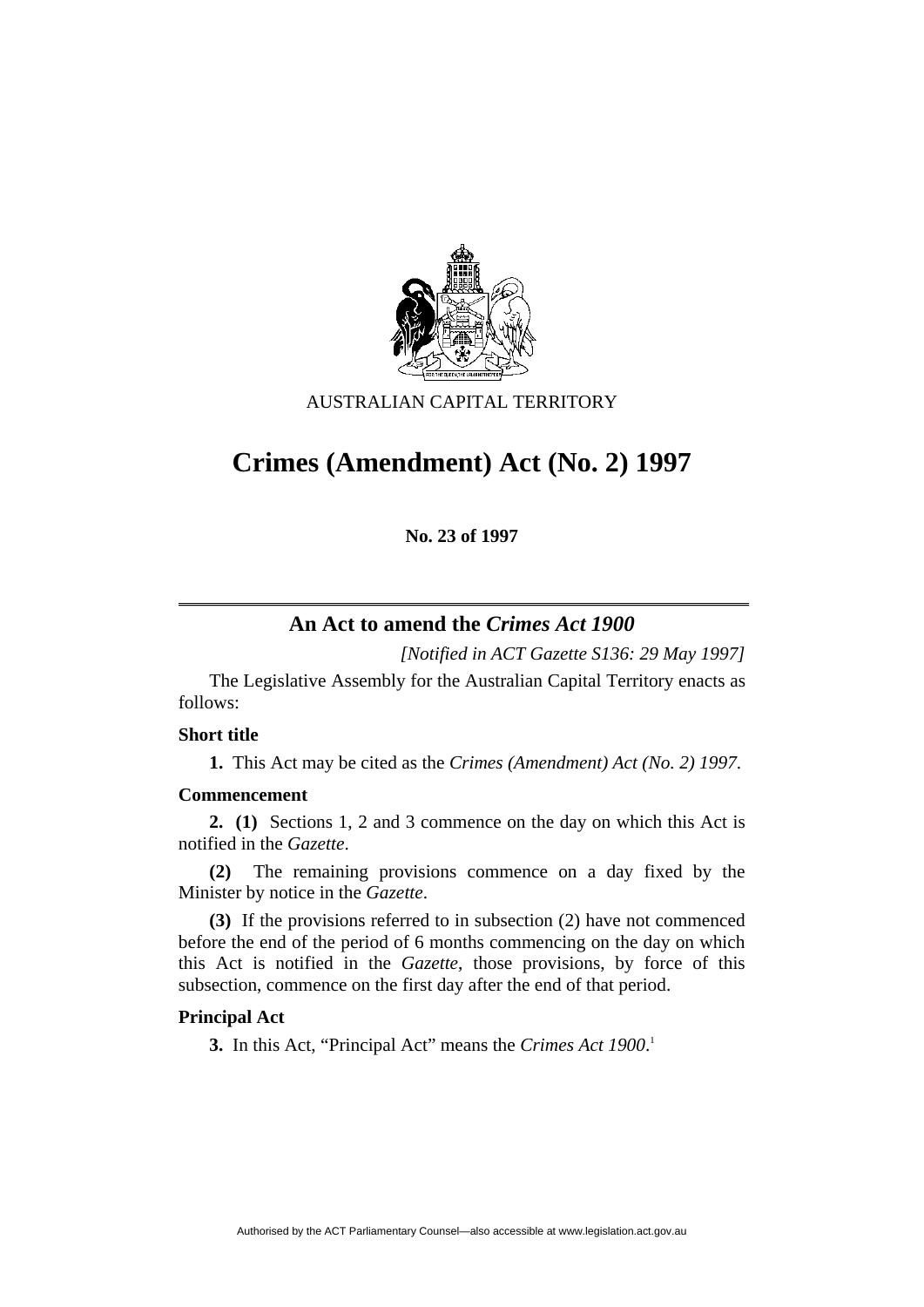#### **Interpretation**

**4.** Section 4 of the Principal Act is amended by inserting in subsection (1) the following definitions:

" 'child'—

- (a) means a person who has not attained the age of 18 years; and
- (b) in relation to a person, includes a child—
	- (i) who normally or regularly resides with the person; or
	- (ii) of whom the person is a guardian;
- 'de facto spouse', in relation to a person, means a person of the opposite sex to the first-mentioned person who is living with the first-mentioned person as that person's husband or wife although not legally married to the first-mentioned person;

'domestic violence offence' means—

- (a) an offence against a provision of this Act specified in column 1 of Schedule 2 or an attempt to commit such an offence;
- (b) an offence against section 27 of the *Domestic Violence Act 1986*; or
- (c) an offence against section 129 of the *Motor Traffic Act 1936*;

committed by a person so as to cause physical or emotional harm to—

- (d) a spouse of the person;
- (e) a child of the person or of a spouse of the person;
- (f) a relative; or
- (g) a household member;
- 'household member', in relation to a person, means a person who normally resides, or was normally resident, in the same household as the first-mentioned person (other than as a tenant or boarder);

'relative', in relation to a person—

- (a) means—
	- (i) the father, mother, grandfather, grandmother, step-father, step-mother, father-in-law or mother-in-law of the person;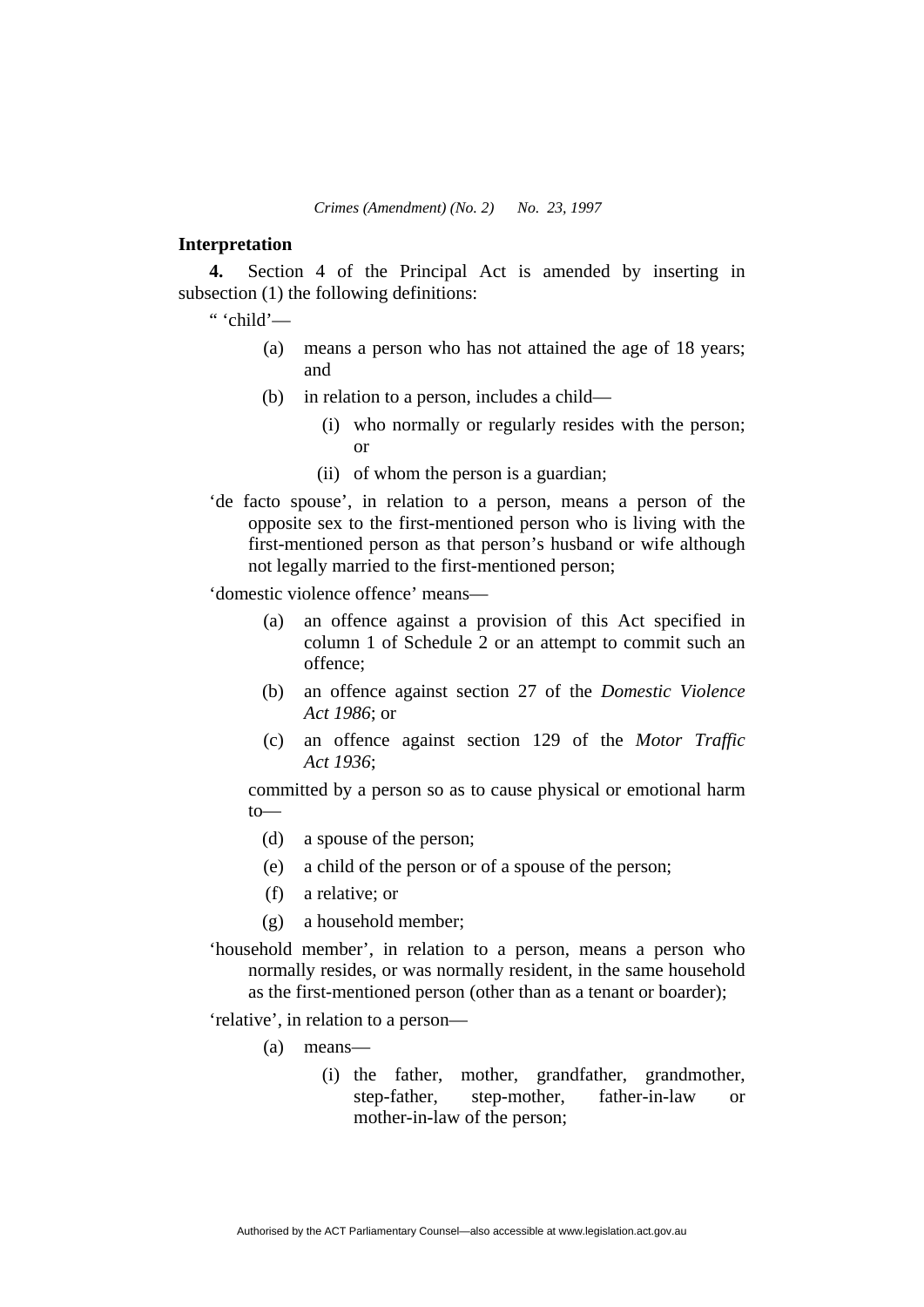*Crimes (Amendment) (No. 2) No. 23, 1997* 

- (ii) the son, daughter, grandson, granddaughter, step-son, step-daughter, son-in-law daughter-in-law of the person;
- (iii) the brother, sister, half-brother, half-sister, step-brother, step-sister, brother-in-law or sister-in-law of the person;
- (iv) the uncle, aunt, uncle-in-law or aunt-in-law of the person;
- (v) the nephew or niece of the person; or
- (vi) the cousin of the person;
- (b) includes a person who would have been a relative of a kind referred to in paragraph (a) if the first-mentioned person had been legally married to his or her de facto spouse; and
- (c) includes a former relative of a kind referred to in paragraph (a) or (b);

'spouse' includes former spouse, de facto spouse and former de facto spouse;".

#### **Seizure of firearms—warrants and emergencies**

**5.** Section 349D of the Principal Act is amended—

- **(a)** by inserting in subsection (1) ", any ammunition for a firearm and any licence to possess or use a firearm" after "firearm";
- **(b)** by omitting from subsection (1) "its" and substituting "the";
- **(c)** by inserting in subsection (2) ", ammunition or licence" after "firearm" (first occurring);
- **(d)** by inserting in paragraphs (2) (a) and (b) ", ammunition or licence" after "firearm":
- **(e)** by inserting in subsection (2A) ", ammunition or licence" after "firearm";
- **(f)** by omitting from subsection (2A) "firearms of that type" and substituting "any firearm, ammunition or licence":
- **(g)** by omitting from subsection (2B) "weapon" and substituting "firearm, ammunition or licence";
- **(h)** by omitting from subsection (2B) all the words after "firearm" and substituting ", ammunition or licence shall be returned to the licensee"; and
- **(j)** by inserting in subsection (2C) ", ammunition or licence" after "firearm" (wherever occurring).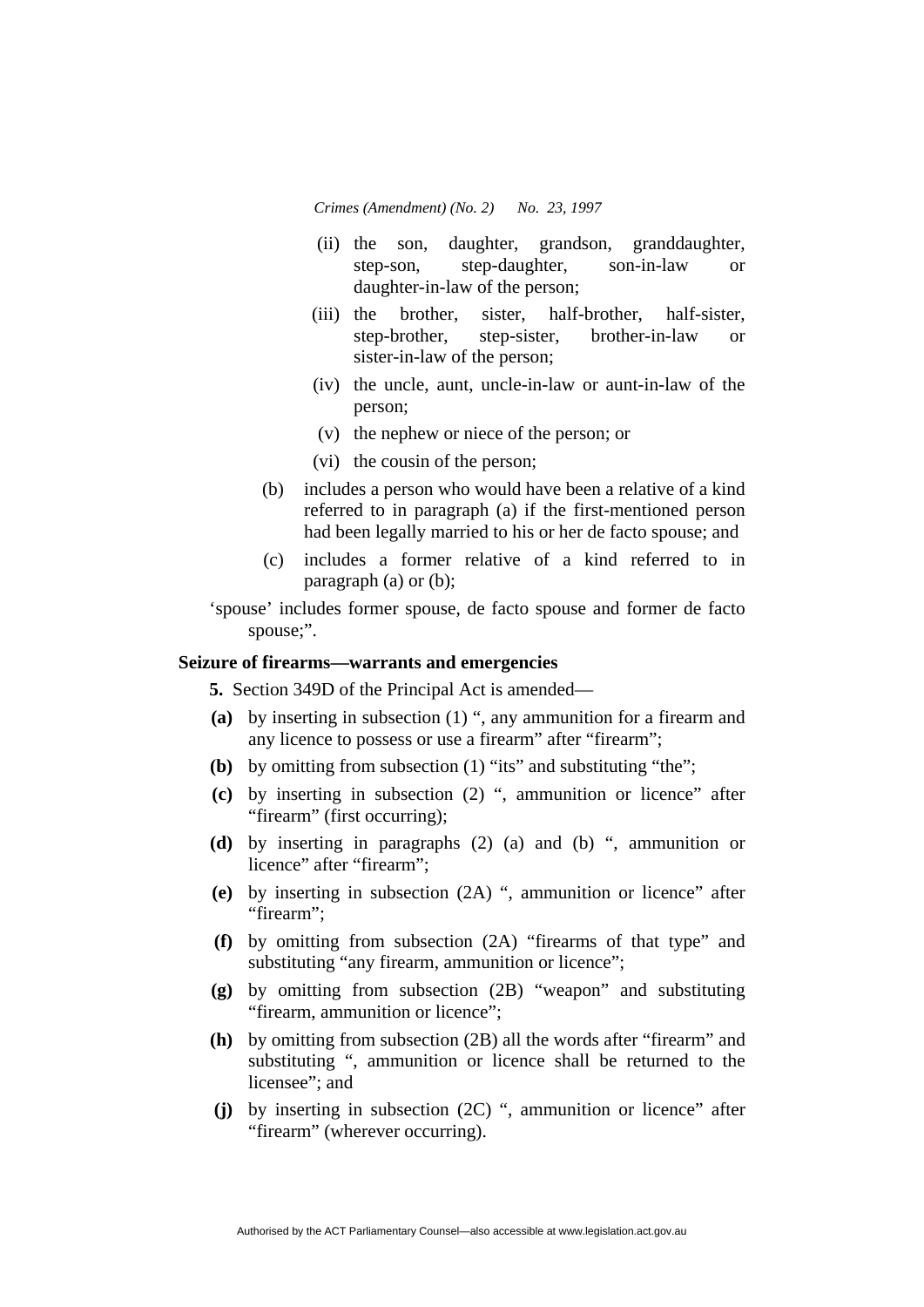#### **Insertion**

**6.** After section 349D of the Principal Act the following section is inserted in Division 1A of Part X:

## **Seizure of firearms—protection and restraining orders**

"349DA. (1) For the purpose of executing an order under subsection 14A (2) or (3) of the *Domestic Violence Act 1986* or subsection 206D (2) or (4) of the *Magistrates Court Act 1930*, a police officer may—

- (a) enter premises at which the respondent named in the order is reasonably believed to be a resident or temporarily accommodated; and
- (b) seize any firearm, any ammunition for a firearm and any licence to possess or use a firearm—
	- (i) in or on those premises; or
	- (ii) in or on a motor vehicle under the control of a person who ordinarily lives on those premises or is apparently connected with the circumstances giving rise to the entry of the police officer onto the premises.

"(2) A firearm, ammunition or licence may be seized by a police officer under subsection (1)—

- (a) despite the fact that the owner of the firearm, ammunition or licence is unknown; or
- (b) irrespective of whether the owner of the firearm, ammunition or licence is connected with the circumstances giving rise to the entry of the police officer onto the premises.

"(3) A police officer who is authorised under subsection (1) to seize a firearm, ammunition or licence in or on premises or in or on a motor vehicle may search the premises or the motor vehicle for any firearm, ammunition or licence and use such force as is reasonably necessary for the purpose.

"(4) Subsection (3) does not authorise a search at any time during the period commencing at 9 p.m. on a day and ending at 6 a.m. on the following day unless the police officer is satisfied that—

- (a) it would not be practicable to conduct the search at another time; or
- (b) it is necessary to do so in order to prevent the concealment, loss or destruction of the firearm, ammunition or licence.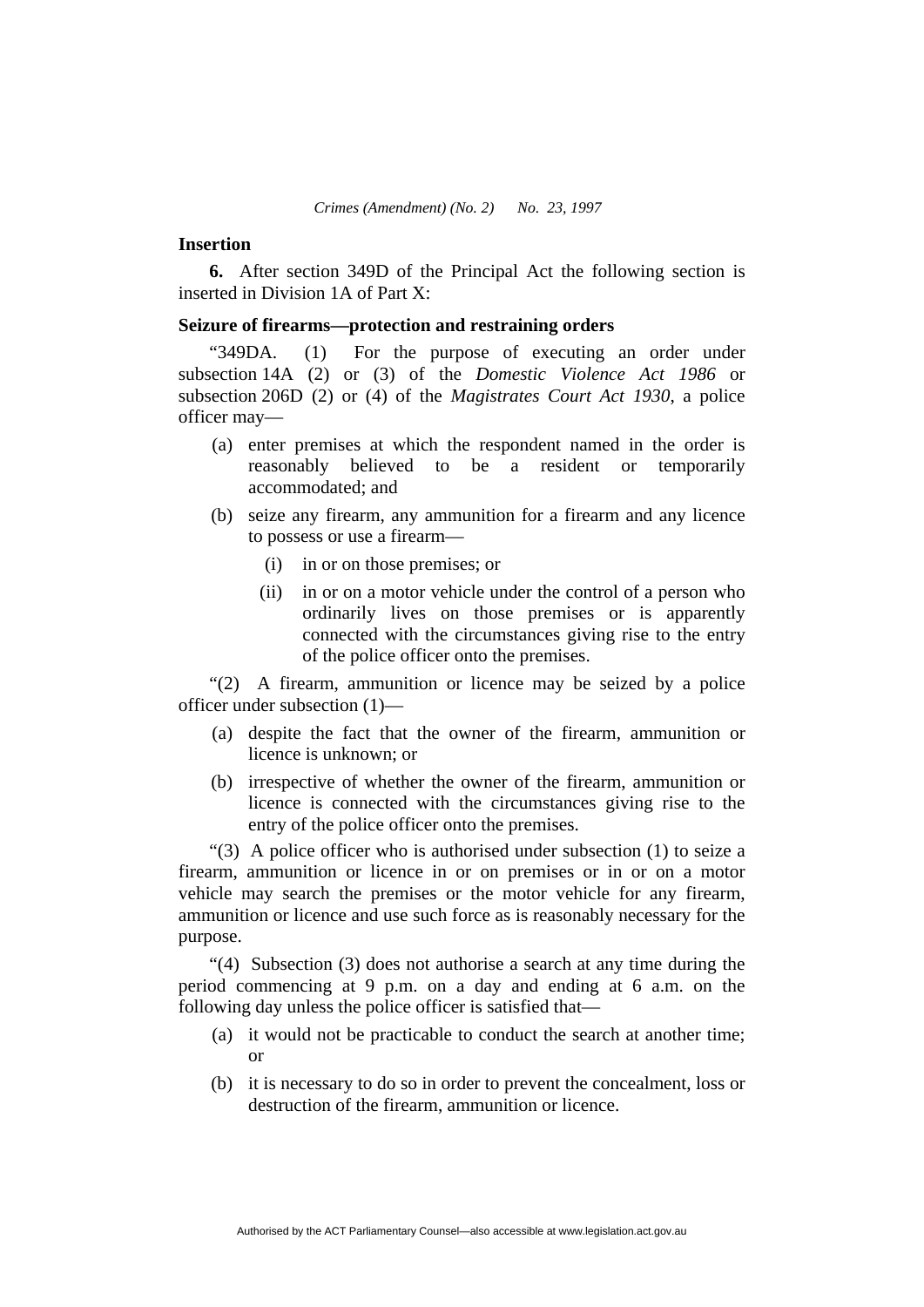- "(5) Where—
- (a) a firearm, ammunition or licence has been seized under subsection (1) for the purpose of executing an order under subsection 206D (2) or (4) of the *Magistrates Court Act 1930*; and
- (b) the licence has not been cancelled under subsection 206D (1) or suspended under subsection 206D (3) of that Act;

the firearm, ammunition or licence shall be returned to the licensee if—

- (c) the licensee produces to the Registrar of Firearms a certificate of the Registrar of the Magistrates Court to the effect that the order is no longer in force;
- (d) the Registrar of Firearms is not aware of any other Court orders in force requiring the seizure of the firearm, ammunition or licence; and
- (e) the Registrar of Firearms is not otherwise entitled under the *Firearms Act 1996* to be in possession of the firearm, ammunition or licence.

"(6) Where a firearm is seized under subsection (1) and is not returned to the licensee in accordance with subsection (5), for the purposes of section 116 of the *Firearms Act 1996*, the firearm shall be taken to have been seized by a police officer in accordance with that Act.

"(7) An expression that is used in this section and in the *Firearms Act 1996* has, in this section, the same meaning as in that Act.".

#### **Power of arrest without warrant by police officers**

**7.** Section 349W of the Principal Act is amended—

**(a)** by inserting after subsection (1) the following subsection:

"(1A) A police officer may, without warrant, arrest a person for a domestic violence offence if the police officer believes on reasonable grounds that the person has committed or is committing the offence.";

- **(b)** by inserting in paragraph (2) (a) "or (1A)" after "subsection (1)"; and
- **(c)** by inserting in subparagraph (2) (b) (ii) "in the case of a person arrested under subsection (1)—" before "holding".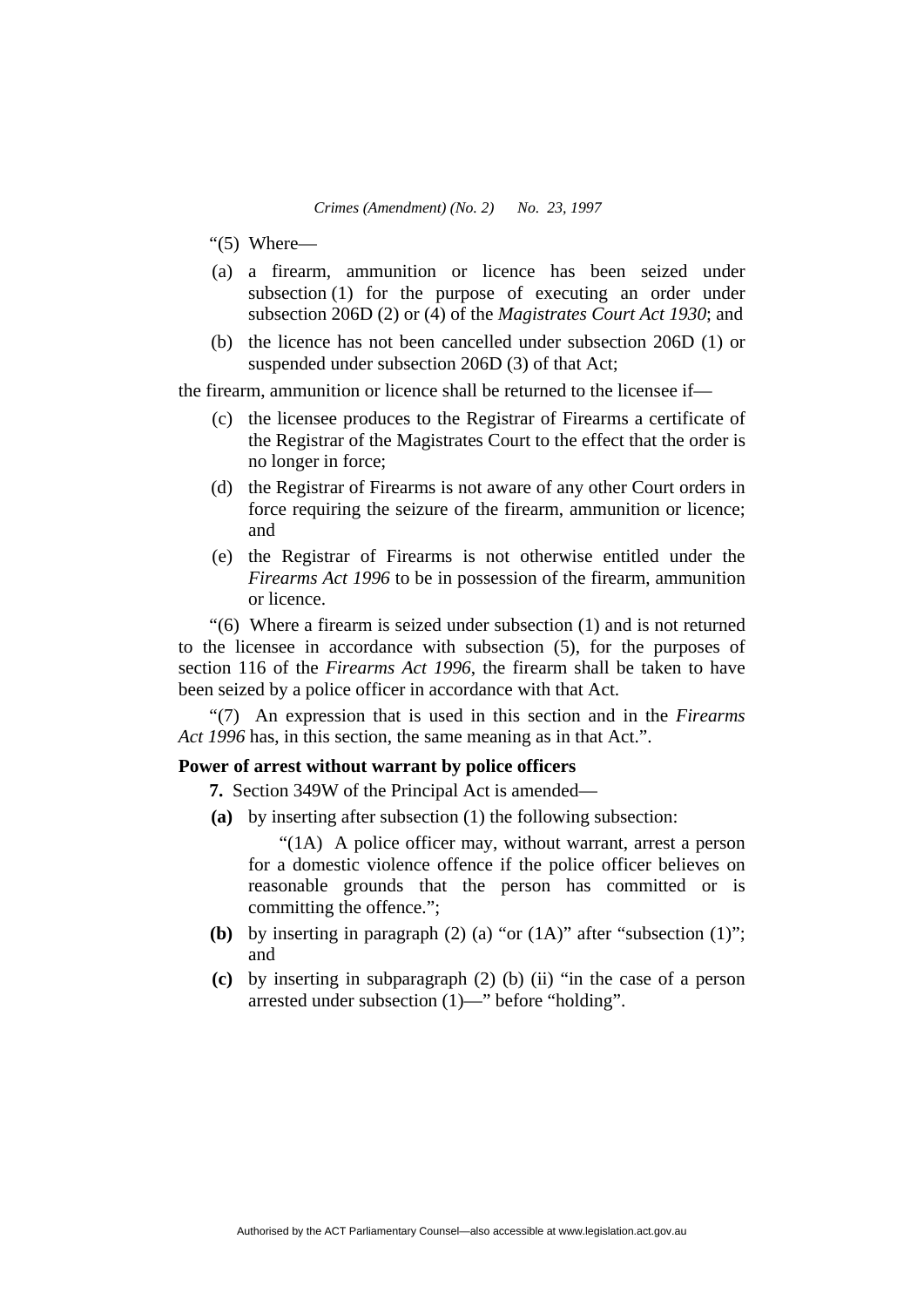### **Announcement before entry**

**8.** Section 349ZZA of the Principal Act is amended—

- **(a)** by inserting in subsection (1) ", for the purpose of executing an order mentioned in subsection 349DA (1)" after "warrant"; and
- **(b)** by omitting from paragraph (2) (b) "or the arrest" and substituting ", order or arrest".

## **Insertion**

**9.** After the First Schedule to the Principal Act, the Schedule set out in the Schedule to this Act is inserted.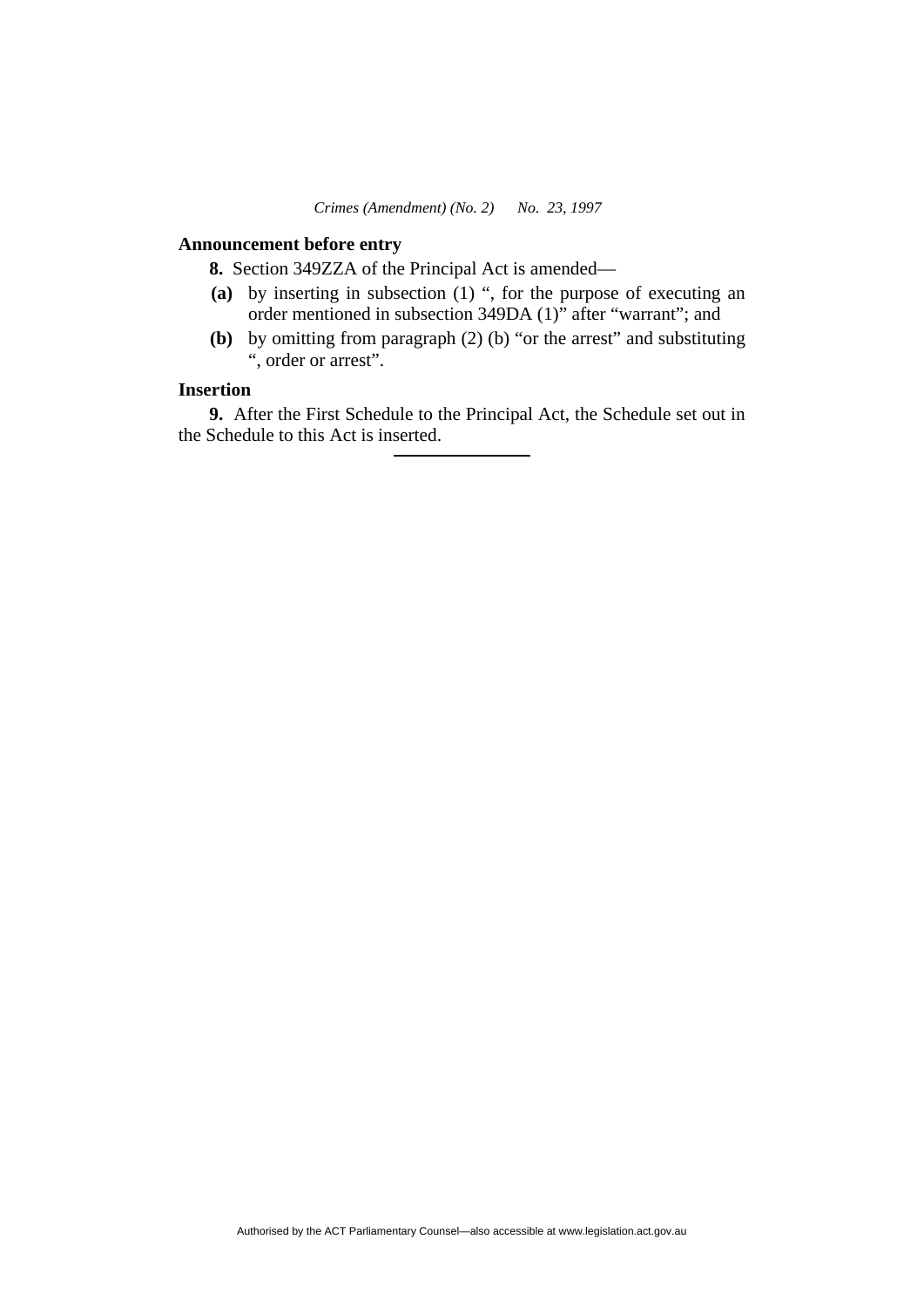## **SCHEDULE** Section 9

## **SCHEDULE TO BE INSERTED IN PRINCIPAL ACT**

## **SCHEDULE 2** Section 4

# **DOMESTIC VIOLENCE OFFENCES UNDER THE CRIMES ACT 1900**

| Column 1  | Column <sub>2</sub>                                                                                                      |
|-----------|--------------------------------------------------------------------------------------------------------------------------|
| Provision | Description of offence                                                                                                   |
| 12        | Murder                                                                                                                   |
| 15        | Manslaughter                                                                                                             |
| 19        | Intentionally inflicting grievous bodily harm                                                                            |
| 20        | Recklessly inflicting grievous bodily harm                                                                               |
| 21        | Wounding                                                                                                                 |
| 22        | Assault with intent to commit certain indictable offences                                                                |
| 23        | Intentionally or recklessly inflicting actual bodily harm                                                                |
| 24        | Assault occasioning actual bodily harm                                                                                   |
| 25        | Unlawfully or negligently causing grievous bodily harm                                                                   |
| 26        | Common assault                                                                                                           |
| 27        | Acts endangering human life                                                                                              |
| 28        | Acts endangering the health, safety or physical well-being of<br>another person                                          |
| 29        | Culpable driving of a motor vehicle                                                                                      |
| 30        | Threatening to kill                                                                                                      |
| 31        | Threatening to inflict grievous bodily harm                                                                              |
| 32(1)(a)  | Making a demand with a threat to kill or inflict grievous bodily<br>harm                                                 |
| 32(2)(a)  | Making a demand with a threat to endanger health, safety or<br>physical well-being                                       |
| 33        | Possession of an object with intent to use it to kill or cause<br>grievous bodily harm                                   |
| 34        | Forcible confinement or imprisonment                                                                                     |
| 34A       | Stalking                                                                                                                 |
| 36        | Abduction of a young person                                                                                              |
| 37        | Kidnapping                                                                                                               |
| 92A       | Inflicting grievous bodily harm on a person with intent to<br>engage in sexual intercourse                               |
| 92B       | Inflicting actual bodily harm on a person with intent to engage<br>in sexual intercourse                                 |
| 92C       | Unlawful assault or threatening to inflict grievous or actual<br>bodily harm with intent to engage in sexual intercourse |

Authorised by the ACT Parliamentary Counsel—also accessible at www.legislation.act.gov.au